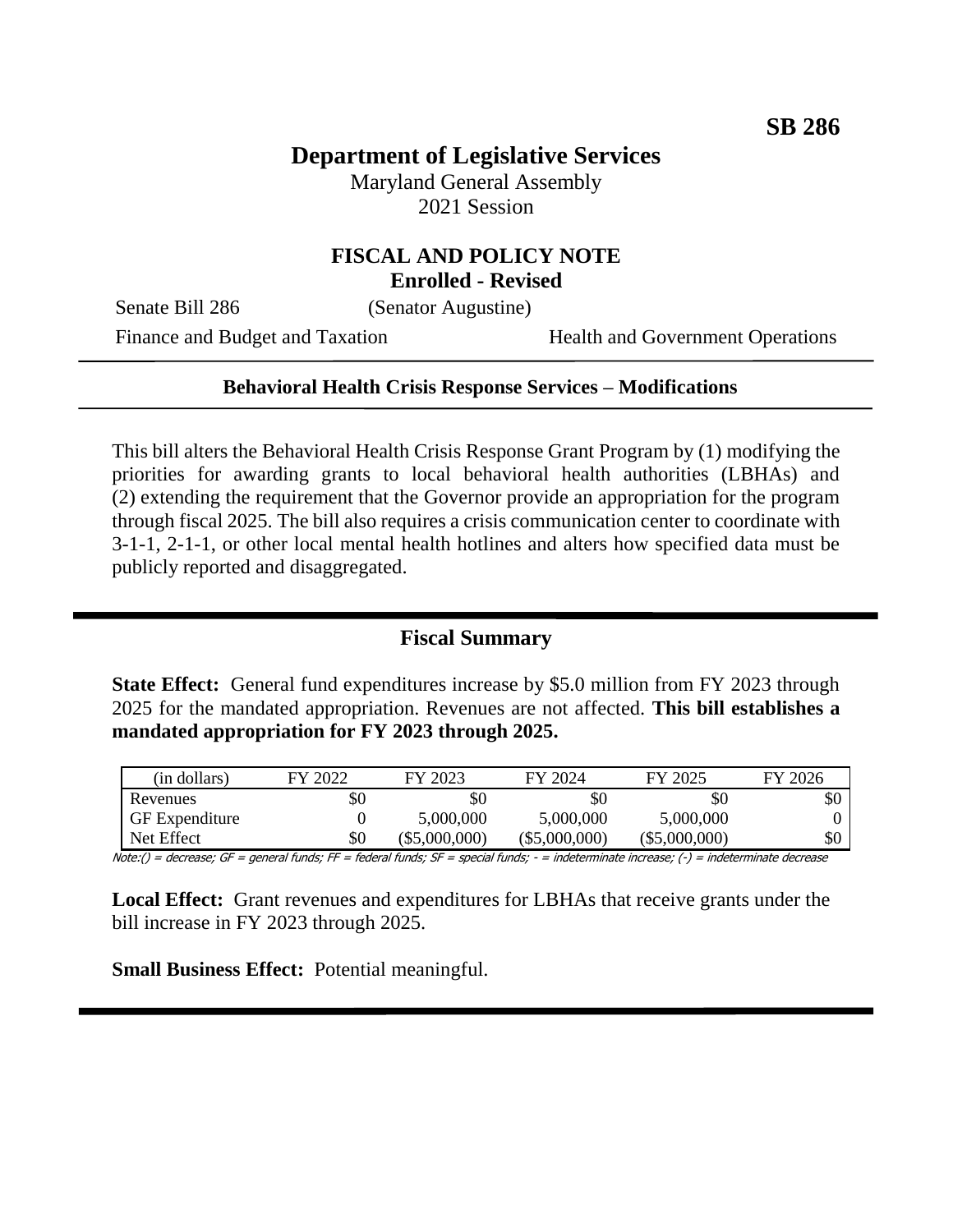## **Analysis**

**Bill Summary:** "Mobile crisis team" (MCT) means a team established by the LBHA that (1) operates 24 hours a day and 7 days a week to provide assessments, crisis intervention, stabilization, follow-up, and referral to urgent care and to arrange appointments for individuals to obtain behavioral health services; (2) incorporates nationally recognized standards and best practices; and (3) prioritizes providing connection to services and coordinating patient follow-up and serving all members of the immediate community with cultural competency and appropriate language access.

#### *Behavioral Health Crisis Response Grant Program Awards*

In addition to existing criteria, when awarding grants, the Maryland Department of Health (MDH) must prioritize proposals that (1) serve all members of the immediate community with cultural competency and appropriate language access; (2) commit to gathering feedback from the community on an ongoing basis and improving service delivery continually based on this feedback; (3) demonstrate strong partnerships with community services that include family member and consumer advocacy organizations and regional stakeholders; and (4) evidence a plan of linking individuals in crisis to peer support and family support services after stabilization.

#### *Mandated Appropriation*

The Governor must include in the State operating budget a \$5.0 million appropriation for the grant program in fiscal 2023 through 2025. Beginning in fiscal 2023, at least one-third of the mandated appropriation must be used to award competitive grants for MCTs.

#### *Crisis Communication Centers*

Crisis communication centers in each jurisdiction or region must provide coordination with 3-1-1, 2-1-1, or other local mental health hotlines.

#### *Data Collection and Reports*

In addition to reporting to MDH, an LBHA must make available to the public outcome measurement data and any public feedback received from the community through a combination of surveys, public comments, town hall meetings, and other methods for each service or program that receives funding from the grant program.

Additionally, MDH's established statewide system of outcome measurement must produce data that is collected, analyzed, and publicly reported back at least annually as well as disaggregated by race, gender, age and zip code, in addition to existing requirements.

SB 286/ Page 2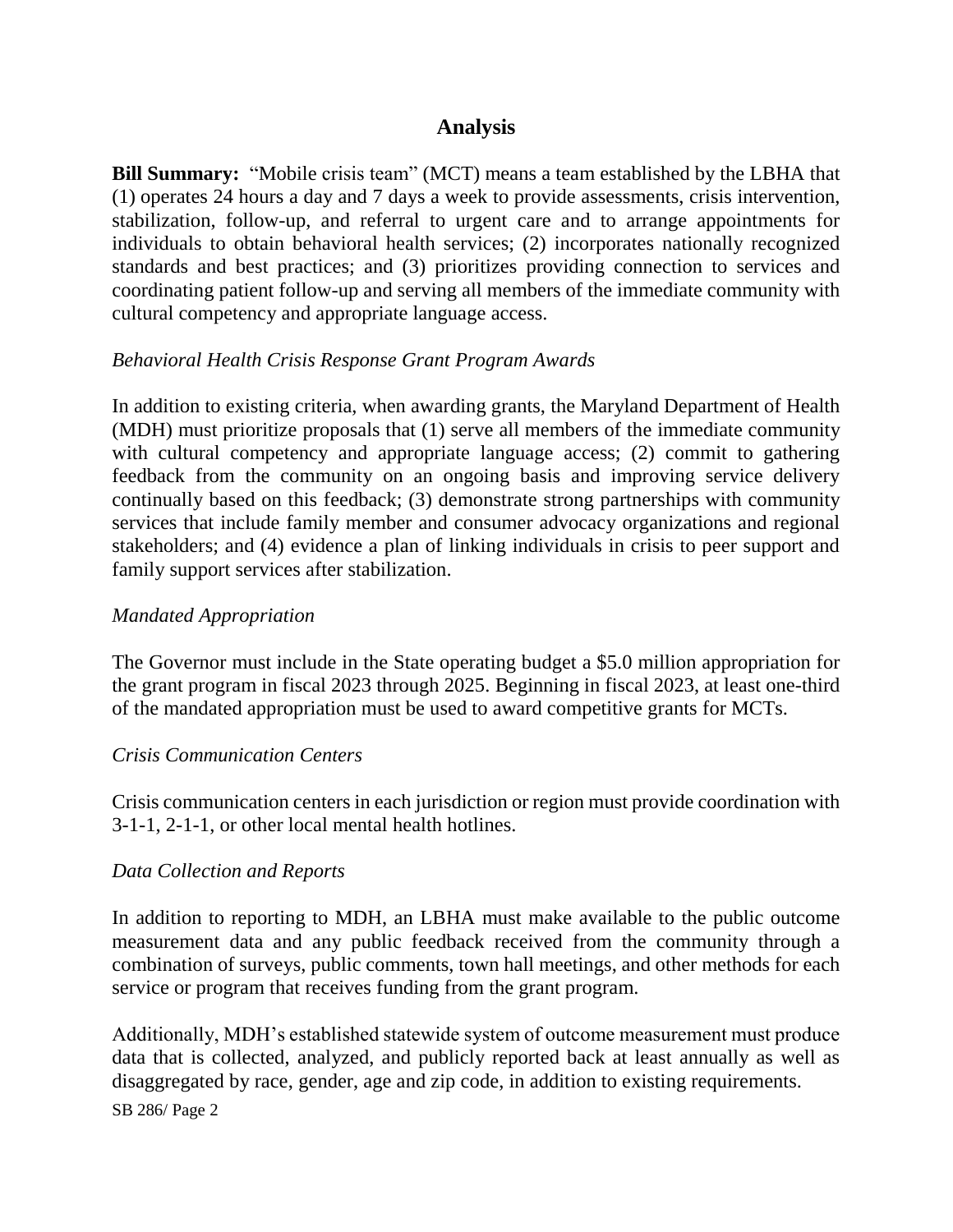Data derived from the evaluation of outcomes of Behavioral Health Crisis Response System (BHCRS) services must be (1) collected, analyzed, and publicly reported at least annually; (2) disaggregated by race, gender, age, and zip code; and (3) used to formulate policy recommendations with the goal of decreasing criminal detention and improving crisis diversion programs and linkage to effective community health services.

# **Current Law:**

# *Maryland Behavioral Health Crisis Response System*

BHCRS must (1) operate a statewide network utilizing existing resources and coordinating interjurisdictional services to develop efficient and effective crisis response systems to serve all individuals in the State, 24 hours a day and 7 days a week; (2) provide skilled clinical intervention to help prevent suicides, homicides, unnecessary hospitalizations, and arrests or detention, and to reduce dangerous or threatening situations involving individuals in need of behavioral health services; and (3) respond quickly and effectively to community crisis situations.

## *Behavioral Health Crisis Response Grant Program*

Chapter 209 of 2018 established a Behavioral Health Crisis Response Grant Program in MDH to provide funds to local jurisdictions to establish and expand community behavioral health crisis response systems. The Governor must include the following appropriations in the State operating budget for the program: (1) \$3.0 million for fiscal 2020; (2) \$4.0 million for fiscal 2021; and (3) \$5.0 million for fiscal 2022.

## *Crisis Communication Center*

In each jurisdiction, a crisis communication center provides a single point of entry to the system and coordination with the local core service agency (CSA) or LBHA, police, emergency medical service personnel, and behavioral health providers. Crisis communication centers *may* provide programs that include:

- a clinical crisis telephone line for suicide prevention and crisis intervention;
- a hotline for behavioral health information, referral, and assistance;
- clinical crisis walk-in services;
- critical incident stress management teams;
- crisis residential beds to serve as an alternative to hospitalization;
- a community crisis bed and hospital bed registry;
- transportation coordination;
- $\bullet$  MCTs:

SB 286/ Page 3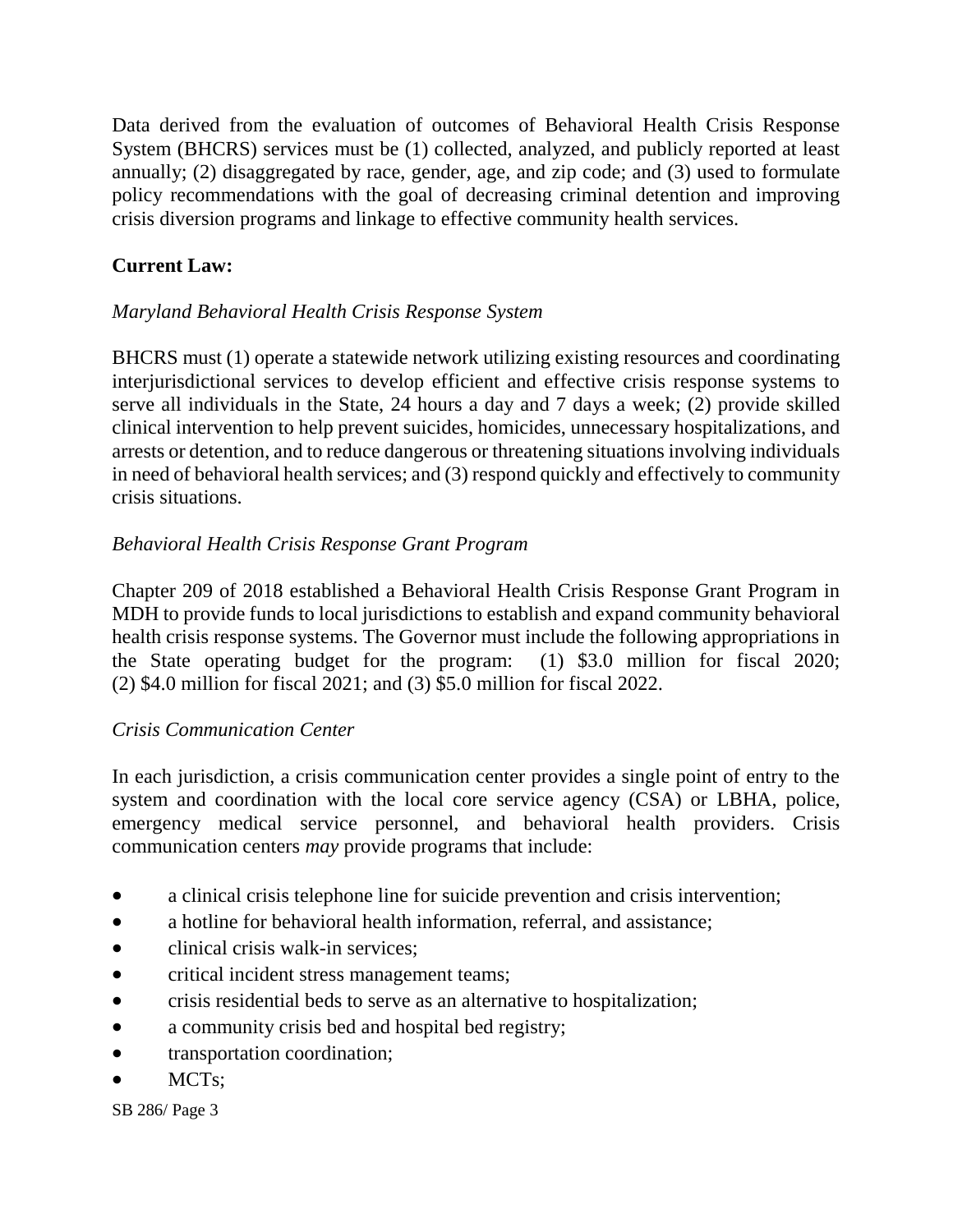- 23-hour holding beds;
- emergency psychiatric services;
- urgent care capacity;
- expanded capacity for assertive community treatment;
- crisis intervention teams; and
- individualized family intervention teams.

## *Data Collection and Report*

The Behavioral Health Administration within MDH determines the implementation of BHCRS in collaboration with the local CSA or LBHA serving each jurisdiction. Additionally, BHCRS must conduct an annual survey of consumers and family members who have received services from the system. Annual data collection is also required on the number of behavioral health calls received by police, attempted and completed suicides, unnecessary hospitalizations, hospital diversions, arrests and detentions of individuals with behavioral health diagnoses, and diversion of arrests and detentions of individuals with behavioral health diagnoses.

**State Expenditures:** The bill extends the requirement that the Governor provide an appropriation to the grant program for three more years. Thus, general fund expenditures for MDH increase by \$5.0 million in fiscal 2023 through 2025. MDH may need additional staff through fiscal 2025 due to the enhanced grant award criteria and the ongoing funding for the program. To the extent that is the case, contractual staff can be funded with monies from the existing mandated appropriation in fiscal 2022 and the additional funding provided under the bill through fiscal 2025.

**Local Fiscal Effect:** Revenues and expenditures increase for LBHAs that receive grants under the bill in fiscal 2023 through 2025. The extent of any increase depends on specific proposals approved in each jurisdiction and corresponding grant awards.

**Small Business Effect:** Small businesses that provide crisis treatment services (such as community behavioral health providers) may benefit, in fiscal 2023 through 2025, from continued grant funding to LBHAs.

# **Additional Information**

**Prior Introductions:** None.

**Designated Cross File:** HB 108 (Delegate Charkoudian) - Health and Government Operations.

SB 286/ Page 4